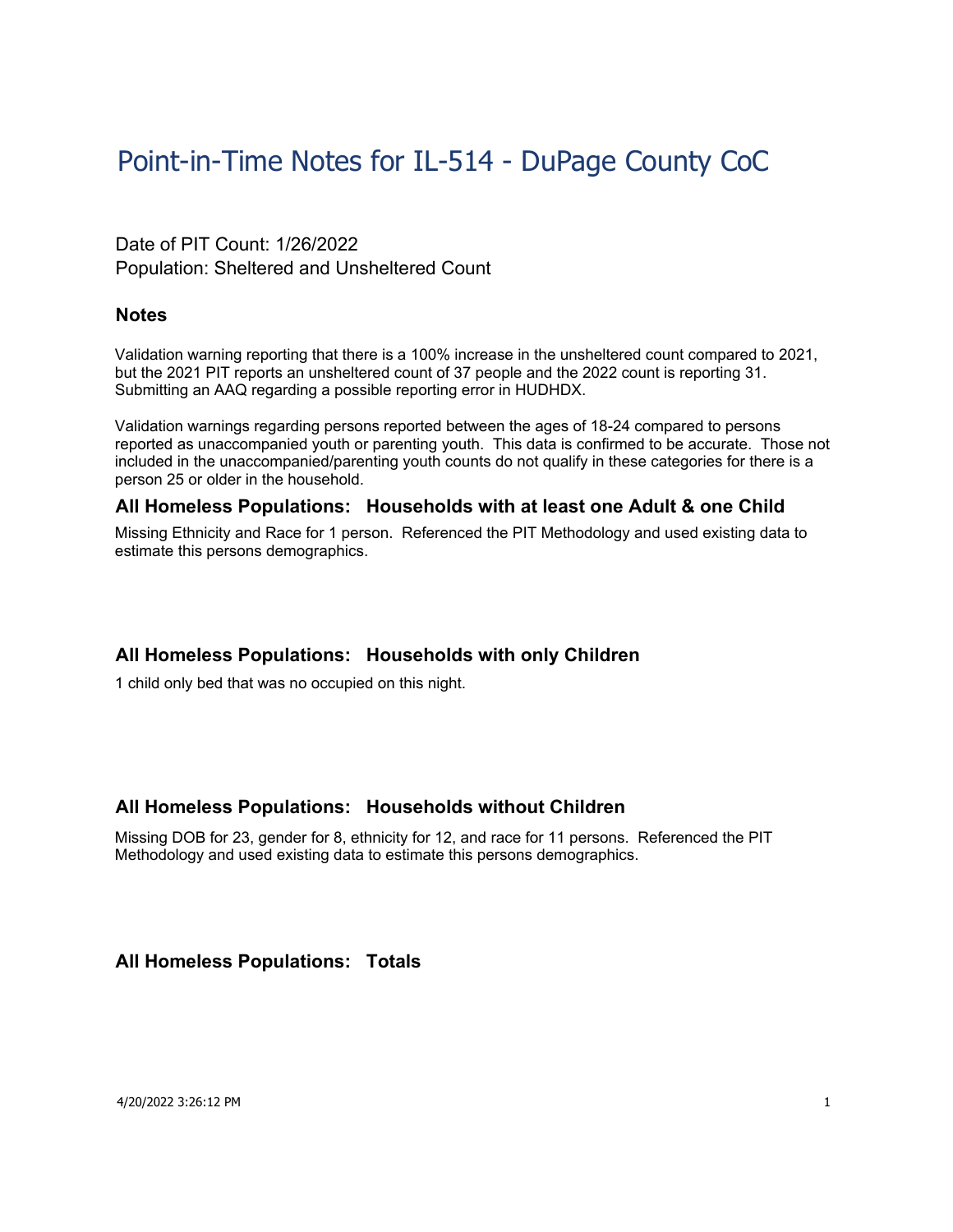Point In Time Summary for IL-514 - DuPage County CoC

- No notes -

# **Additional Homeless Populations**

- No notes -

# **Youth Populations: Unaccompanied Youth Households**

Confirming that those 3 people reporting in the Adult Only PIT report do not meet the definition of an unaccompanied youth household for they have persons in their household 25 years of age or older.

## **Youth Populations: Parenting Youth Households**

- No notes -

## **Veteran Households with at least one Adult & one Child**

- No notes -

## **Veteran Households without Children**

- No notes -

#### **Veteran Totals**